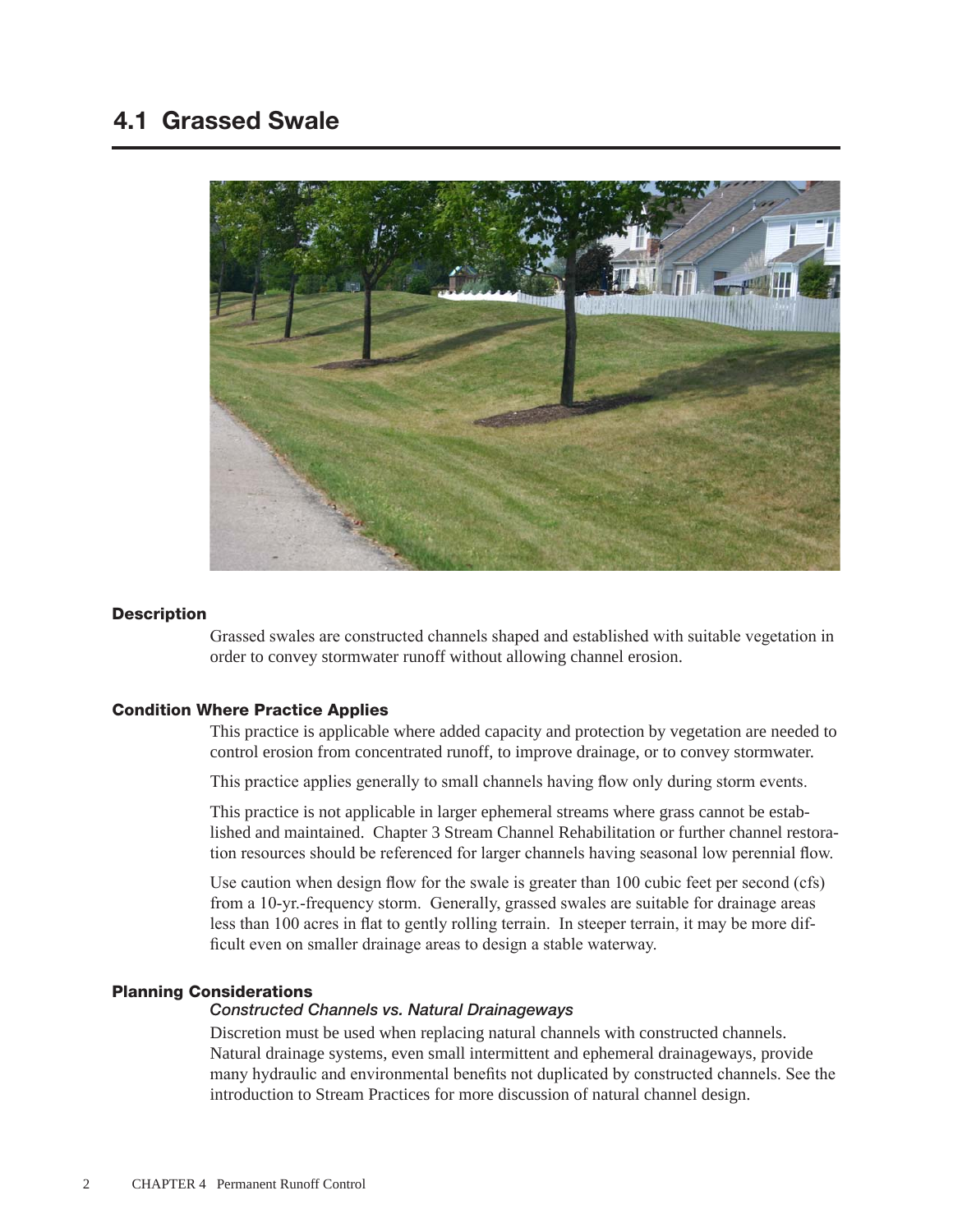# *Permits*

A construction permit may be required by the local government. Additionally, the U.S. Army Corps of Engineers and the Ohio Environmental Protection Agency, through Sections 404 and 401, respectively, of the Clean Water Act, may require a permit for grassed swales that are located adjacent to a stream. It is best to contact your local Soil and Water Conservation District (SWCD) office to determine what both agencies' permit requirements are for your project.

## *Water Quality*

Grassed swales are designed to reduce erosion and therefore provide a limited water quality benefit. Swales may be modified to store a water quality volume by adding weirs or check dams in order to detain and treat runoff for a minimum of 24 hours.

## *Stable Outlet*

The swale should not be constructed until a suitable stable outlet is in place, and upstream erosion control is in place.

### Design Criteria

Grassed swales shall be planned, designed and constructed to comply with all Federal, State, and local laws and regulations.

#### *Runoff*

Runoff computation will be based upon the most severe soil and cover conditions that will exist in the area draining into the swale during the planned life of the structure. Use the NRCS Technical Release 55 (TR 55) or other suitable method shall be used to determine peak rate of runoff.

#### *Capacity*

The channel's capacity shall be adequate to carry the peak rate of runoff from a 10-yr. frequency storm prior to out of bank flow. Out of bank flows may be permitted in short sections of a reach to facilitate alignment or to minimize grade changes, as long as positive drainage to the swale is maintained, and flow will continue along the swale re-entering the swale prior to reaching the outlet. Where high-hazard conditions exist, higher frequency storms should be chosen to provide protection compatible with conditions. Grassed swales designed to protect residences and businesses, shall have out of bank capacity to carry the peak rate of runoff prior to flow inside adjacent planned residences or businesses.

# *Cross Section Shape*

- *Parabolic channels* most closely approximate natural flow characteristics at low as well as high flows. Although generally preferred for esthetic reasons, design and construction procedures are more complex.
- *Trapezoidal channels* often are used where the quantity of water to be carried is large and velocities high. Channels constructed to treat stormwater runoff should be trapezoidal in shape to promote settling and infiltration. Side slopes that are 3 to 1 or flatter are recommended. Consider future maintenance when designing the shape of trapezoidal channels.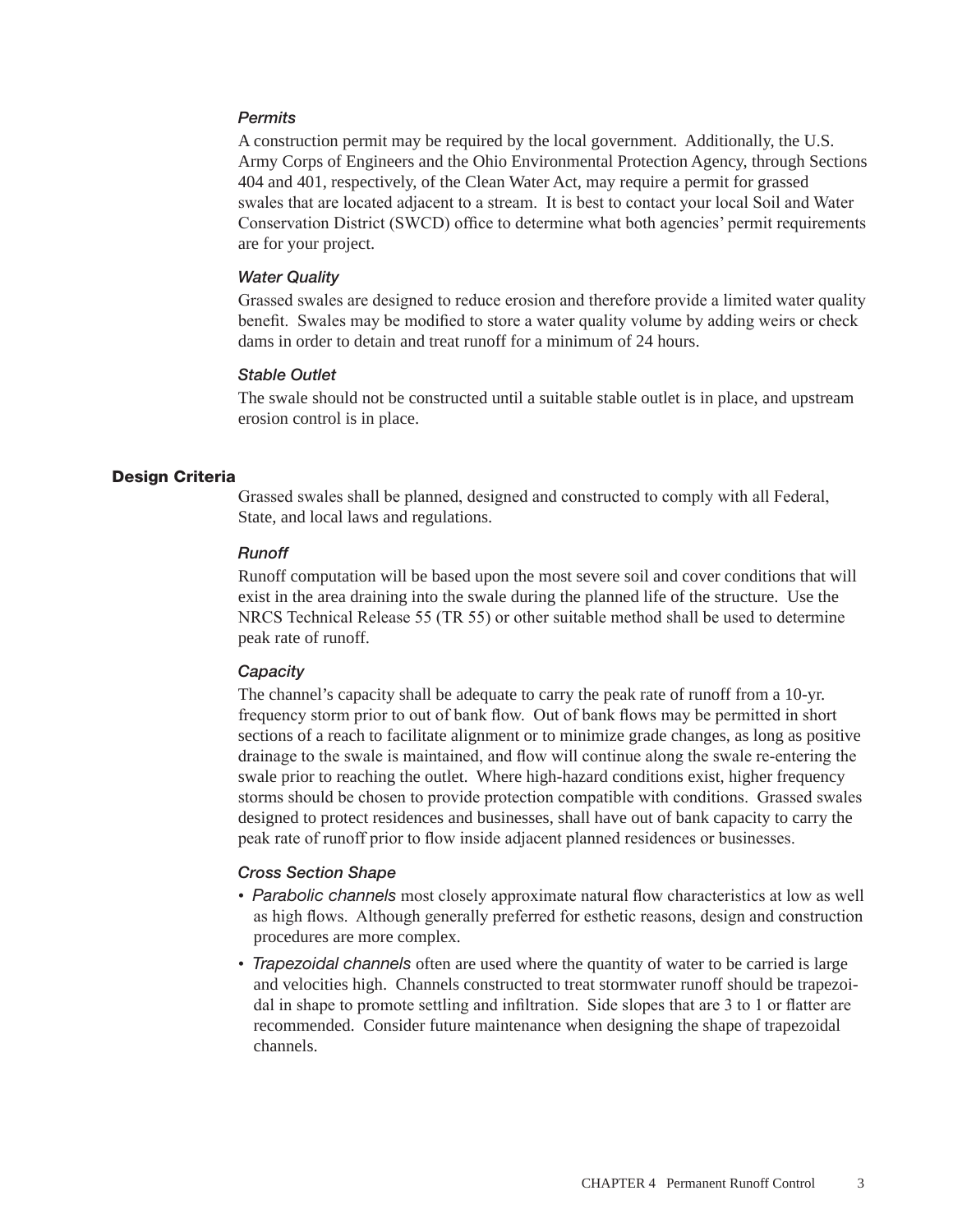

Figure 4.1.1

# *Special Considerations*

Where out-of-bank flow would not cause erosion, property damage or flood damage, no minimum size channel is required. These conditions will most often occur in areas with little slope and established woody vegetation.

# *Design Velocity of Vegetative Lining:*

Channels shall be designed so that the velocity of flow expected from a 10-year frequency storm does not exceed the permissible velocity for the type of lining used (see the table below). Manning's Equation or other suitable method should be used to determine design velocity.

| <b>Maximum Flow Velocity for a 10-Yr. Frequency Storm</b> |                         |                        |                   |     |
|-----------------------------------------------------------|-------------------------|------------------------|-------------------|-----|
| Soil                                                      |                         | Maximum Velocity (fps) |                   |     |
| Texture                                                   | <b>Type</b>             | Seed &<br>mulch        | Seed &<br>Matting | Sod |
| Sand, Silt, Sandy Loam, Silt Loam                         | Sand                    | 1.5                    | 3.0               | 3.5 |
| Silty Clay Loam, Sandy Clay Loam                          | Firm Loam               | 2.0                    | 4.0               | 4.0 |
| Clay                                                      | Clay                    | 2.5                    | 4.0               | 5.0 |
| N/A                                                       | Gravel                  | 3.5                    | 5.0               | 6.0 |
| N/A                                                       | <b>Weathering Shale</b> | 4.5                    | 5.0               | N/A |

# Table 4.1.1 Grass Lining

Note: Generally soil texture can be determined from soil surveys. For channels on fill, soils should be tested.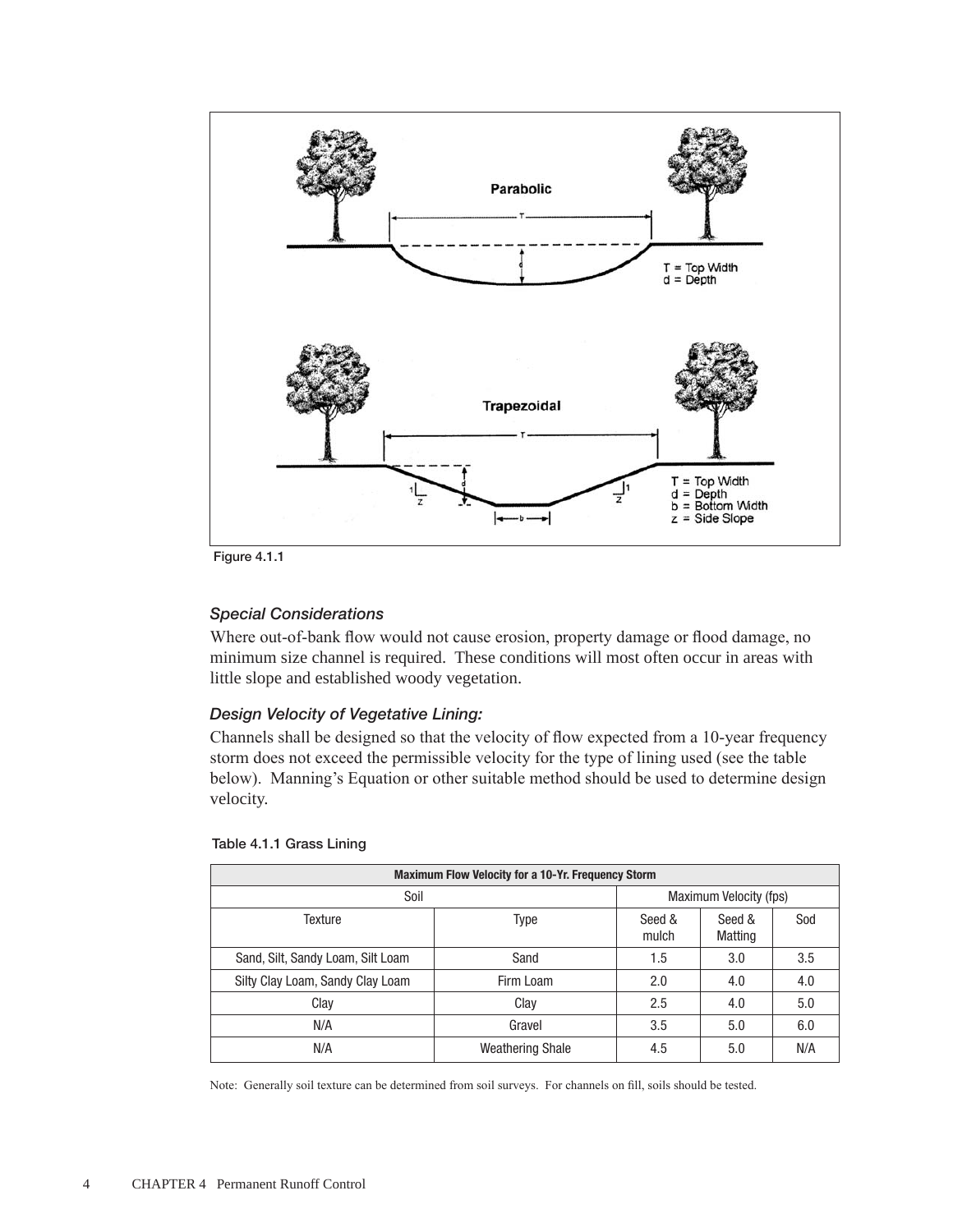# *Establishing Vegetation*

All grassed swales shall be vegetated or otherwise stabilized, as soon as possible after construction. Stabilization should be done according to the appropriate Standards and Specifications for Vegetative Practices (e.g. Permanent Seeding, Mulching, Matting)

- For design velocities of less than 3.5 fps, seeding and mulching may be used for the establishment of the desired vegetation. Mulch netting should be used to protect the seeding during establishment. It is recommended that when conditions permit temporary diversion or other means be used to prevent water from entering the grassed swale during the establishment of vegetation.
- For design velocities of more than 3.5 fps, the grassed swale shall be stabilized with seeding protected by erosion control matting or blankets, or with sod. It is recommended that when conditions permit temporary diversion or other means be used to prevent water from entering the grassed swale during the establishment of vegetation.

# *Check Dams*

Check dams may be incorporated to increase channel stability by decreasing flow velocities, and reducing erosion and headcutting. Check dams are grade control structures constructed out of durable material (i.e. rock riprap) across the swale cross section to prevent headcutting. Check dams should be used where they will not be considered a nuisance or create a high maintenance burden. See Chapter \_\_ - Water Quality Swale for planning and design details that could be used to maximizing the detention time within the grassed swale to enhance water quality benefits.

# *Drainage*

Designs for a site having prolonged flows, a high water table, or seepage problems shall include Subsurface Drains, Rock Lined Waterway, or other suitable measures to avoid saturated conditions. See Chapter 4, part 7 Subsurface Drains and Chapter 4, part 3 Rock Lined Channel, for planning and design details.

Offset subsurface drains at least \_ of the designed top width from the centerline of the swale. The drain's flowline should be at least 1 foot below the centerline grade and maintain at least 2 feet of cover. Subsurface drains should be installed on both sides of the swale if a high water table or other site conditions will create wetness on both sides. Orifice plates or other acceptable means should be used to prevent pressure flow in the subsurface drain as necessary.

# *Outlets*

All grassed swales shall have a stable outlet with adequate capacity to prevent ponding or flooding damages.

In cases where the grassed swale outlets into a larger ditch or stream with a continual or seasonal base flow, protection of that portion of the grassed waterway / conveyance channel / swale affected by this wet condition is necessary. This may be accomplished by installation of use of a rock lined outlet or grade stabilization structure (see rock channel protection).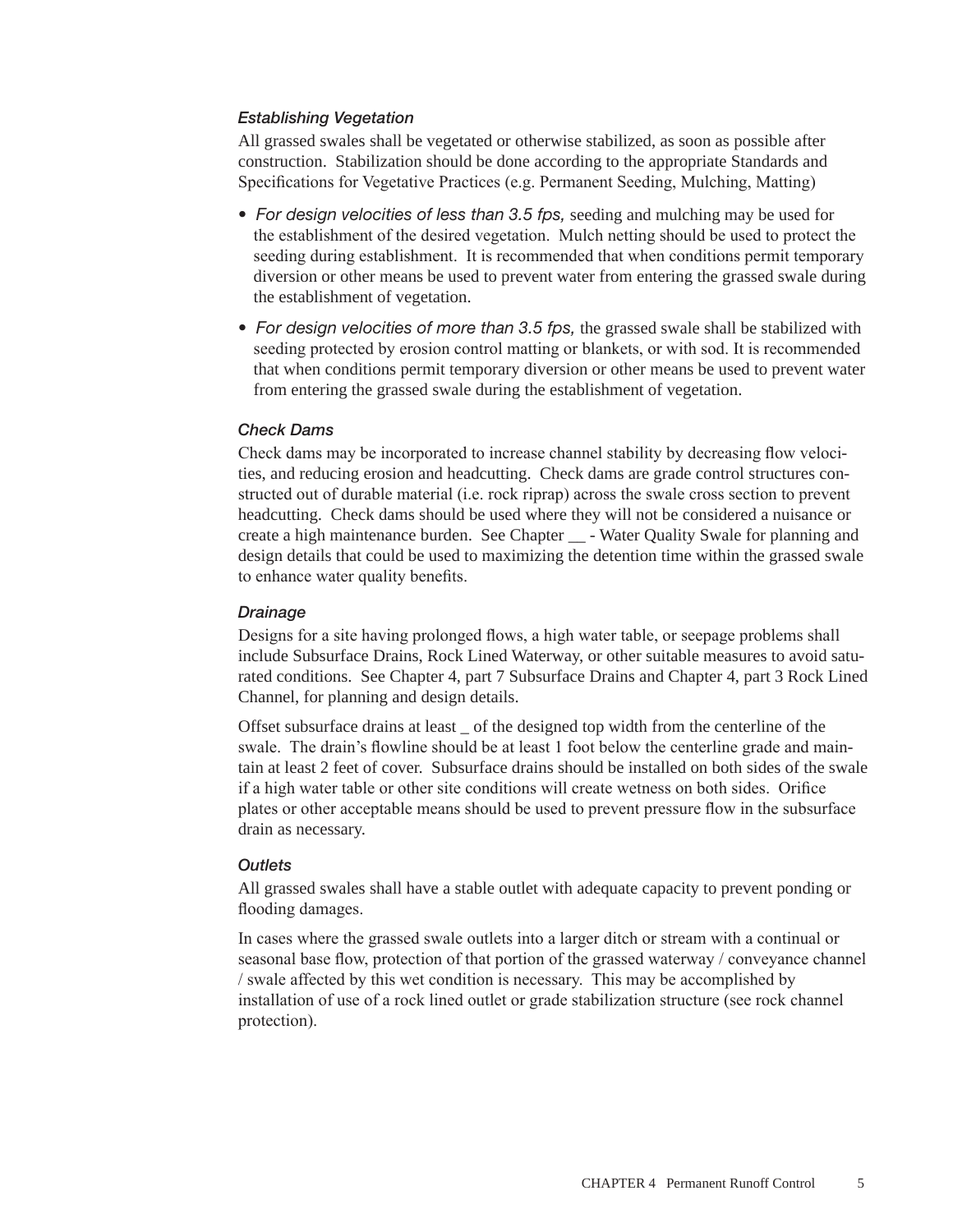### **Maintenance**

A maintenance program shall be established to maintain capacity, vegetative cover, and associated structural components such as inlets, outlets, and tile lines. Items to consider in the maintenance program include:

- Determine responsible party to inspect and maintain the channel after construction
- Protect the channel from damage by equipment and traffic
- Fertilize annually to and maintain a vigorous stand of grass
- Mow the channel regularly to maintain a healthy and vigorous stand of grass
- Inspect grassed swales regularly, especially following heavy rains
- Repair damage to channels immediately. Damaged areas will be filled, compacted, and seeded immediately. All broken subsurface drains should be repaired
- Remove sediment deposits to maintain capacity of grassed swale. Seed and mulch any bare areas that develop. Note: excessive deposition or erosion of the swale may indicate the need to consider changes to the current design that will be appropriate to the water and sediment transport.
- Easements should be obtained to ensure the channel is maintained as constructed.

## **References**

Additional guidance for evaluation, planning, and design of grassed swales is given in:

- NRCS Ohio Practice Standard 412, Grassed Waterway.
- NRCS Engineering Field Handbook (EFH) Part 650, Chapter 7 Grassed Waterways.
- Agricultural Handbook 667, Stability Design of Grass-lined Open Channels.